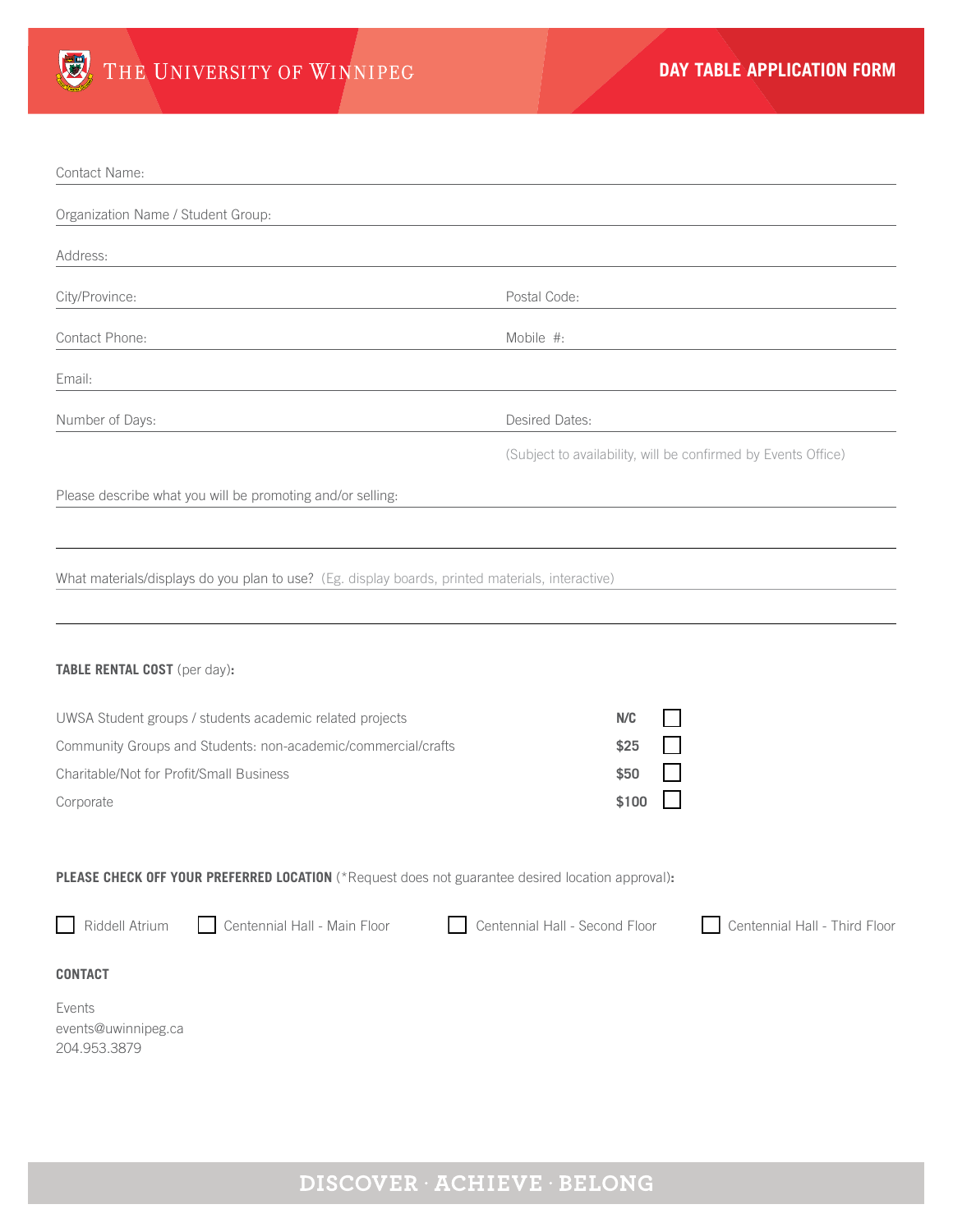## **RENTAL DETAILS:**

- Two chairs and one six-foot rectangle table are provided in the rental.
- Power is available at some locations but must be requested in advance.
- Loading dock is available but must be requested in advance.

## **DAY TABLE USER REGULATIONS**

- Only the renter and products identified on the application will be permitted in the space.
- Table locations are assigned by UWinnipeg Events staff and may NOT be moved or changed without approval from the Events Office.
- All displays, signage and renters must remain behind the designated table area. It is not permitted to move around the campus soliciting or distributing information.
- Promotional materials must not be mounted or displayed on walls or windows. The necessary stands must be provided by the day table user.
- Soliciting for donations is prohibited.
- All renters except student groups must be at their table location from 10:00 a.m. to 1:00 p.m. daily at minimum (table occupancy beyond these times is fine). Failure to follow hours of operation may result in future ban from space rental.
- Parking is available on campus; please see the parking map at uwinnipeg.ca.
- Rental fees can be paid by **cheque, cash, money order**  or **Visa/MasterCard**. All payments should be received in advance of your booked date.

- No megaphones/music, unless permission is given in advance.
- No food may be given away or sold in the Riddell Atrium area unless purchased from or approved by Diversity Foodservice Inc.
- The sale of third-party retail products is prohibited.
- The University of Winnipeg reserves the right to reject or remove table bookings when the Events Office deems the table activities to be disruptive, offensive, unsafe, harmful, or contrary to the University's reputation, policies, students, faculty, or staff.
- All groups must follow the Respectful Working And Learning Environment policy. Signing this form indicates an understanding of and agreement to adhere to this policy. A link to the policy can be found at **uwinnipeg.ca/respect**

## **ACCEPTANCE OF REGULATIONS**

I have read, understand and agree to abide by these terms as they are written. I also understand that failing to adhere to these terms could result in the rental space being revoked without reimbursement of rental fees and/or may also result in our organization being denied the opportunity to rent table space in the future.

Organization Representative (please print):

Signature: Date: Date: Date: Date: Date: Date: Date: Date: Date: Date: Date: Date: Date: Date: Date: Date: Date: Date: Date: Date: Date: Date: Date: Date: Date: Date: Date: Date: Date: Date: Date: Date: Date: Date: Date: D